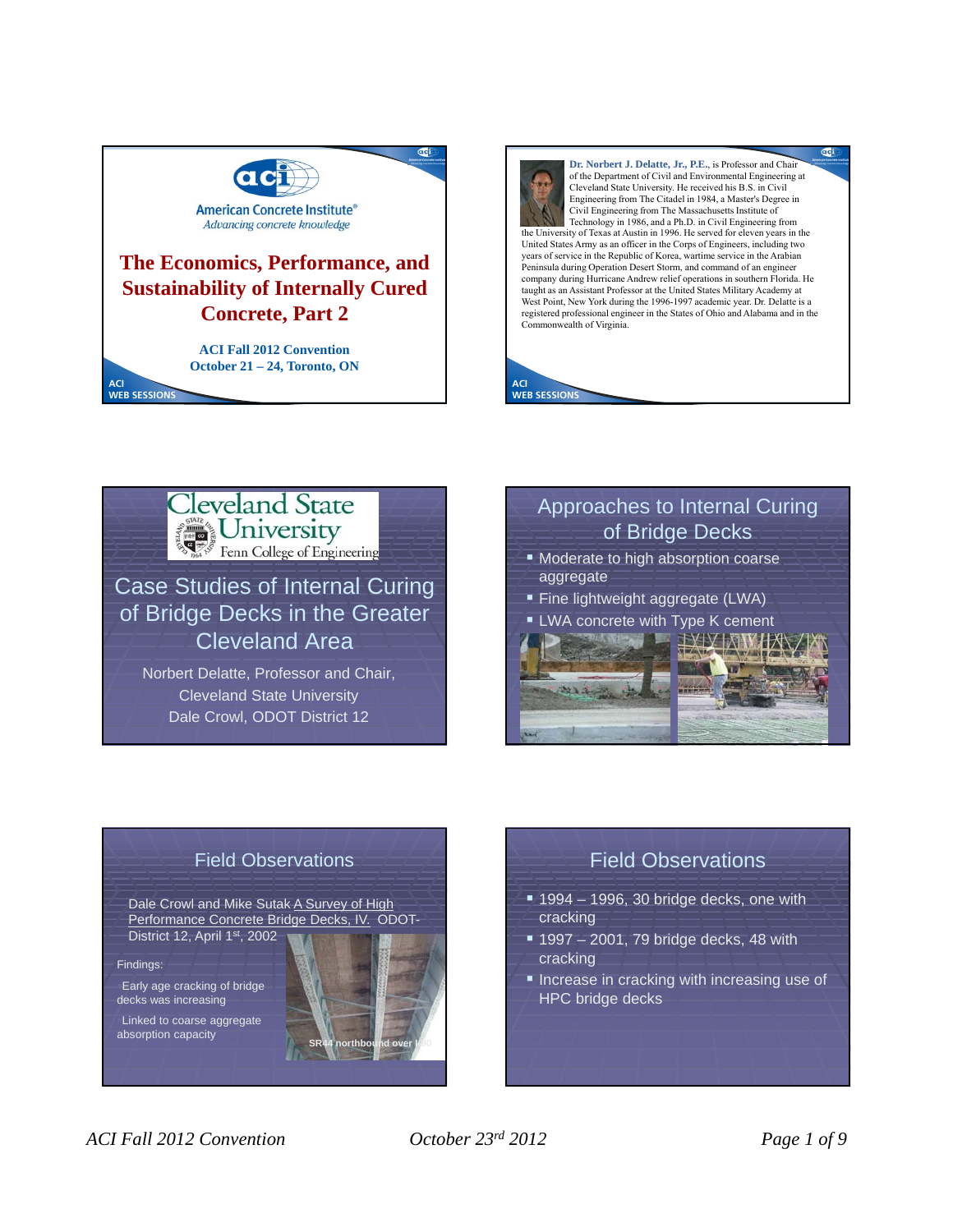

**differences were absorption capacities.**

- **Absorption Capacity**  $\Box$  57's Coarse Aggregate = 0.35 %  $\square$  8's Coarse Aggregate = 0.81 %
- **Absorption Capacity**  $\square$  57's Coarse Aggregate = 2.37 %  $\square$  8's Coarse Aggregate = 3.06 %



# Phased Construction

- Placed in two phases by same general contractor
- **Concrete plant had changed source of** coarse aggregate
- Side with cracking  $-$  CA absorption 0.39 %
- Side without cracking  $-$  CA abs 1.52 %

## Adjustments – ODOT D12

- Use of blend of #57 and #8
- **Therefore, reduction in water and** cementitious material content
- **Only medium and high absorption** aggregate allowed
- **Slight increase in w/cm ratio**
- All reduce cracking potential what is the relative contribution?

## Experimental Design – CSU Project

#### Coarse aggregates

- **Crushed Limestone** 
	- Low Absorption less than 1% Cedarville
	- Medium Absorption between 1% and 2% **Calcite**
	- High Absorption greater than 2% Marblehead
- Washed River Gravel
	- Medium Absorption Fairborn

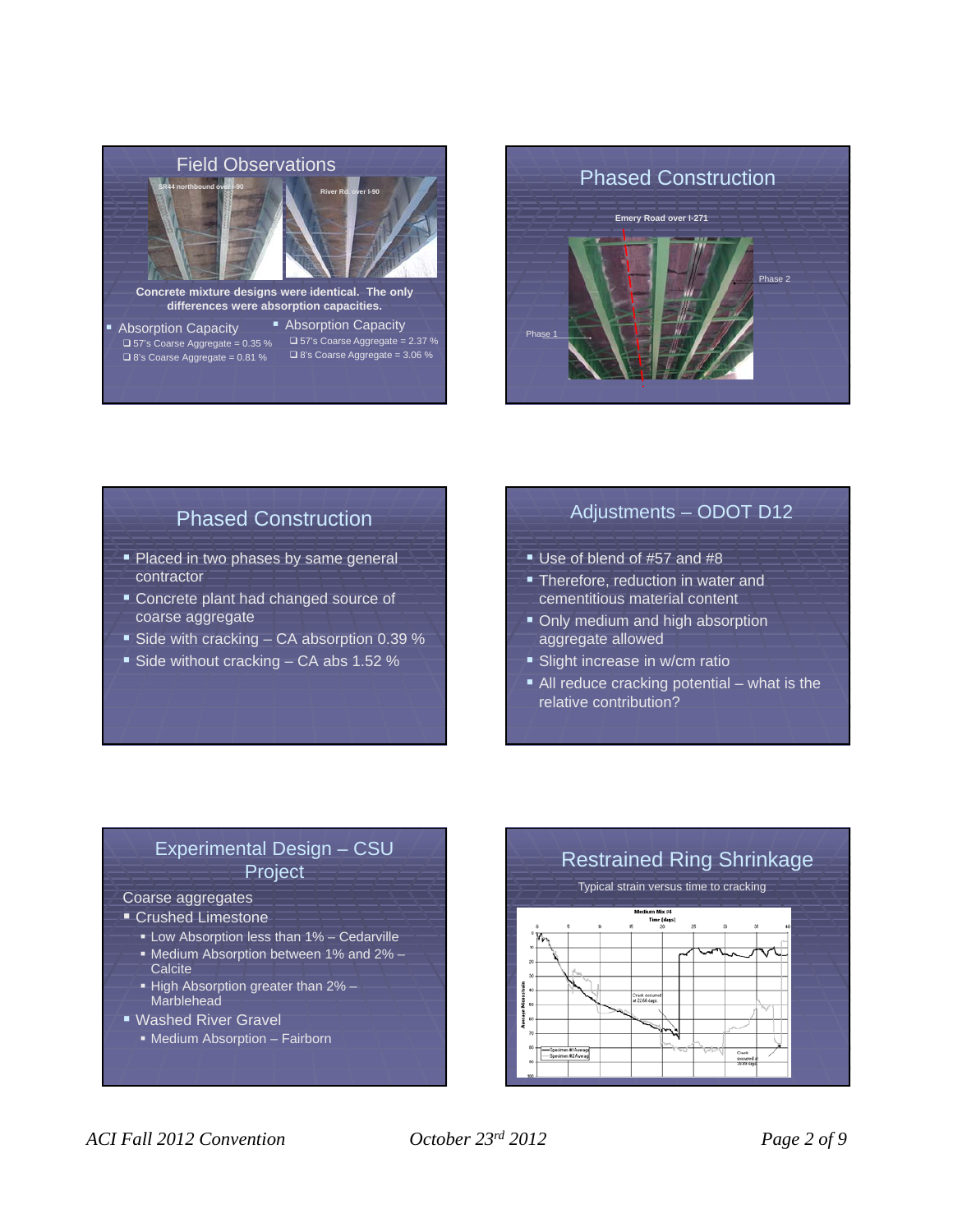| <b>Cracking Potential</b>                                                                                   |                                                                           |                           |
|-------------------------------------------------------------------------------------------------------------|---------------------------------------------------------------------------|---------------------------|
| Net Time to<br>Cracking, $t_{cr}$<br>(dav)                                                                  | <b>Stress Rate at</b><br>Cracking, S.<br>(psi/day)                        | Potential for<br>Cracking |
| $0 < t \leq 7$                                                                                              | S > 49.3                                                                  | High                      |
| $7 < t_{cr} \leq 14$                                                                                        | 24.65 <s<49.3< td=""><td>Moderate -<br/>High</td></s<49.3<>               | Moderate -<br>High        |
| 14 <t_<28< td=""><td>14.5<s<24.65< td=""><td><math>Modernate -</math><br/>Low</td></s<24.65<></td></t_<28<> | 14.5 <s<24.65< td=""><td><math>Modernate -</math><br/>Low</td></s<24.65<> | $Modernate -$<br>Low      |
| $t \geq 28$                                                                                                 | S < 14.5                                                                  | Low                       |

ASTM Standard ends at 28 days, this research was carried out to 90 days

| <b>Mixture</b>                   | <b>Minimum</b><br>time | <b>Maximum</b><br>time | <b>Average</b> | <b>Standard</b><br>deviation |
|----------------------------------|------------------------|------------------------|----------------|------------------------------|
| <b>HP</b> low<br>absorption      | 23                     | 37                     | 32.8           | 6.9                          |
| HP medium<br>absorption          | 23                     | 90                     | 471            | 29.5                         |
| HP high<br>absorption            | $\overline{11}$        | 90                     | 26.7           | 30                           |
| HP low<br>absorption<br>with LWA | 19                     | 81                     | 46.3           | 29.9                         |
| HP blend                         | 51                     | 90                     | 85             | 13.9                         |

#### Summary – Restrained Shrinkage

- **Addition of LWA generally** improved cracking classification
- **Two ring sizes used** 
	- **16" OD for mixtures with only #8 CA**
	- 18" OD for mixtures with #57 CA
	- Correction factor of 1.53 applied to 18" rings for comparison

#### Summary – Restrained Shrinkage

- Ring specimens with blended aggregate concrete mixtures most resistant to cracking
- **Blended mixtures either "low" or** "very low" cracking risk
- **Concrete mixture with only #8** aggregate cracked frequently



# Full Scale Bridge Deck

- **One side ODOT D12 modified mixture with** blended aggregate, moderate absorption
- One side added fine LWA
- Pumped
- **Very little cracking observed**
- Field samples reached 7,500 psi compressive strength, low cracking tendency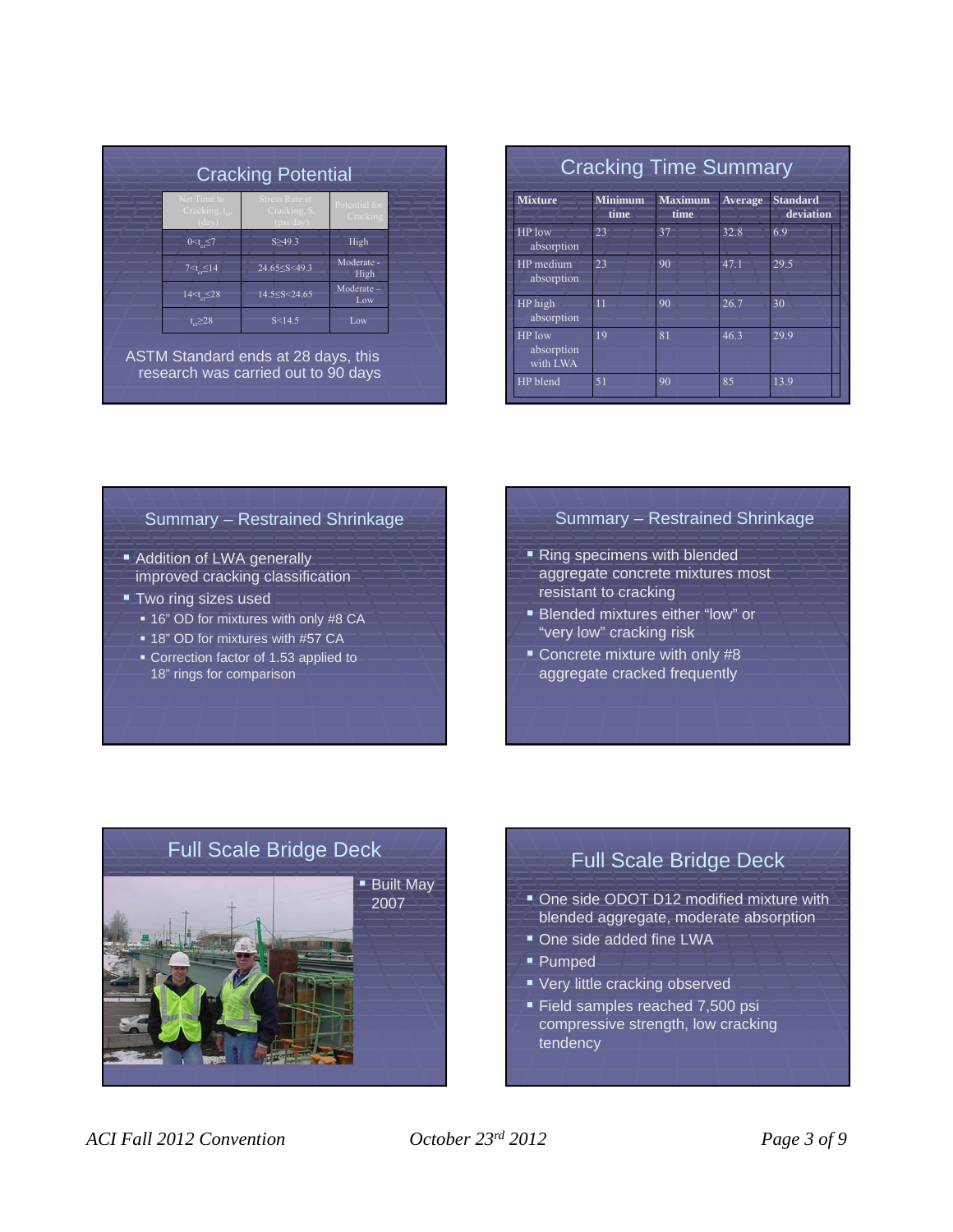







# Follow Up – December 13, 2011 Main Avenue Bridge Redecking

From Gulyas et al., 2008, "High Performance Bridge Deck: Use of ASTM C845 Type K Shrinkage Compensating Cement with Lightweight Aggregate for Optimized Internal Curing, Excellent Durability, and Performance Benefits"

## Main Avenue Bridge Redecking

- **Bridge redecking in 1992**
- **Sand-lightweight concrete deck**
- Reduced dead load allowed adding a traffic lane in each direction without strengthening bridge

# Main Avenue Bridge Redecking

- Concrete mixture
	- 715 lb/CY Type K cement
	- Coarse aggregate 918 lb/CY LWA, 34 inch
	- Fine aggregate 1,290 lb/CY natural sand
	- Air 6 %  $\pm$  2, w/c = 0.55
- ODOT built more than 300 bridge decks with Type K cement between 1985 and 1990

### *ACI Fall 2012 Convention October 23rd 2012 Page 4 of 9*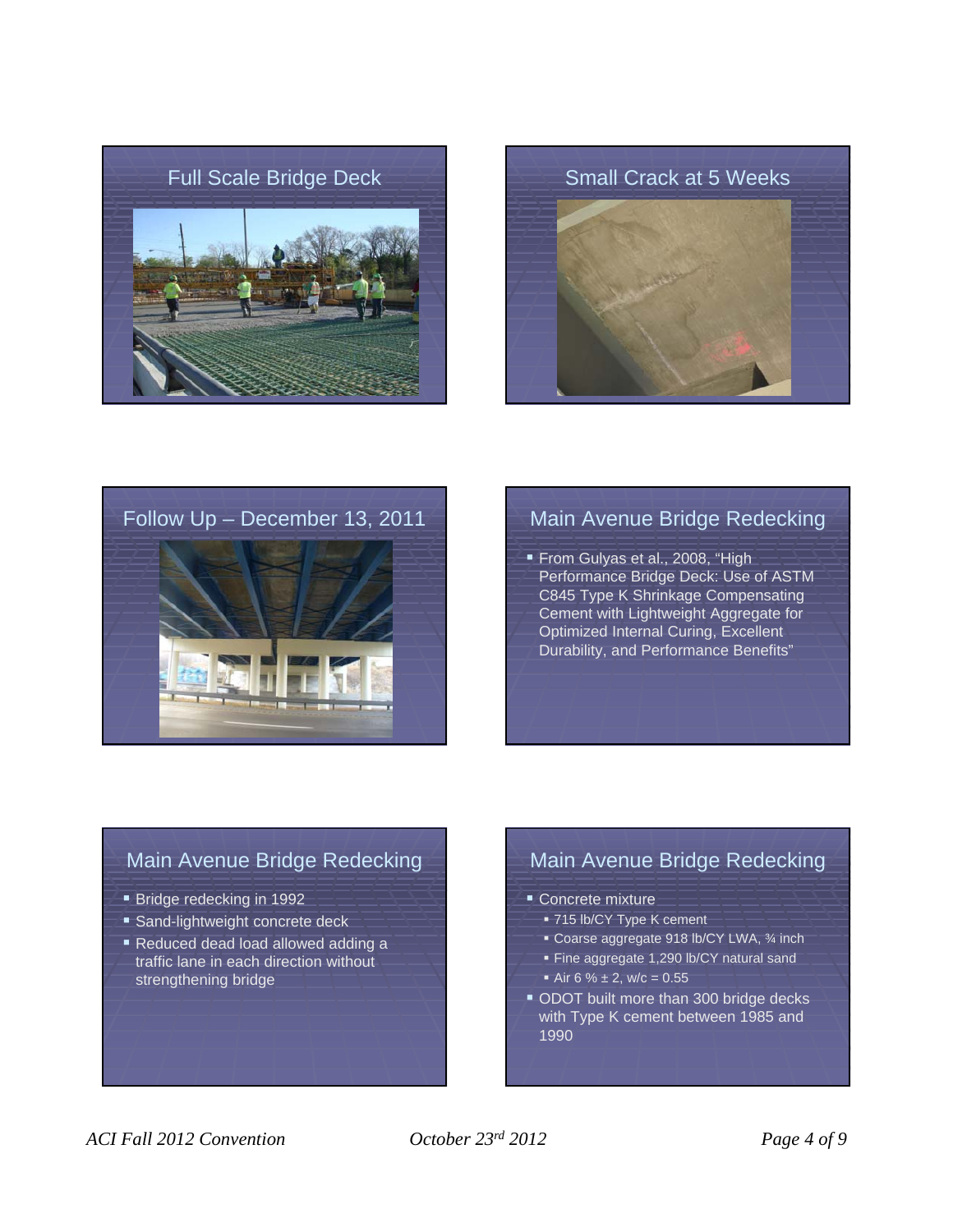

- **Bridge deck at 15 years of service**
- **Excellent condition, no cracking**
- **Most of deck cast on metal stay-in-place** forms, so few places to view underside

## Delatte and Crowl Review, 2011

- **Bridge deck still in excellent condition**
- No cracking, spalling, freeze-thaw damage, or scaling
- **Approaches in each direction deteriorated**
- **Bridge very close to Lake Erie, many** freeze-thaw cycles
- Road salt accumulates along edges of deck

#### **Conclusions**

- **Internal curing effective**
- **HPC** with higher absorption aggregates can provide some internal curing
- **Full deck bridge test with fine LWA** replacement in excellent condition, but relatively new
- **Bridge deck with Type K cement and** sand-lightweight concrete in excellent condition after 20 years

# Future Research

- **Expansive and shrinkage compensating** concrete with LWA
- Internal curing effect on freeze-thaw, fatigue, wear resistance, permeability
- **Thin concrete overlays of bridge decks** and pavements

### Acknowledgements

- ODOT State Job Number 134227
- **Bryan Struble and Lloyd Welker at ODOT Central**
- **John Roberts and Northeast Solite**
- Blake Kreuer, Nader Amer, Aleksandar Mrkajic, Dan Miller
- Rich Martin
- **CSU Staff, CSU University Transportation Center**